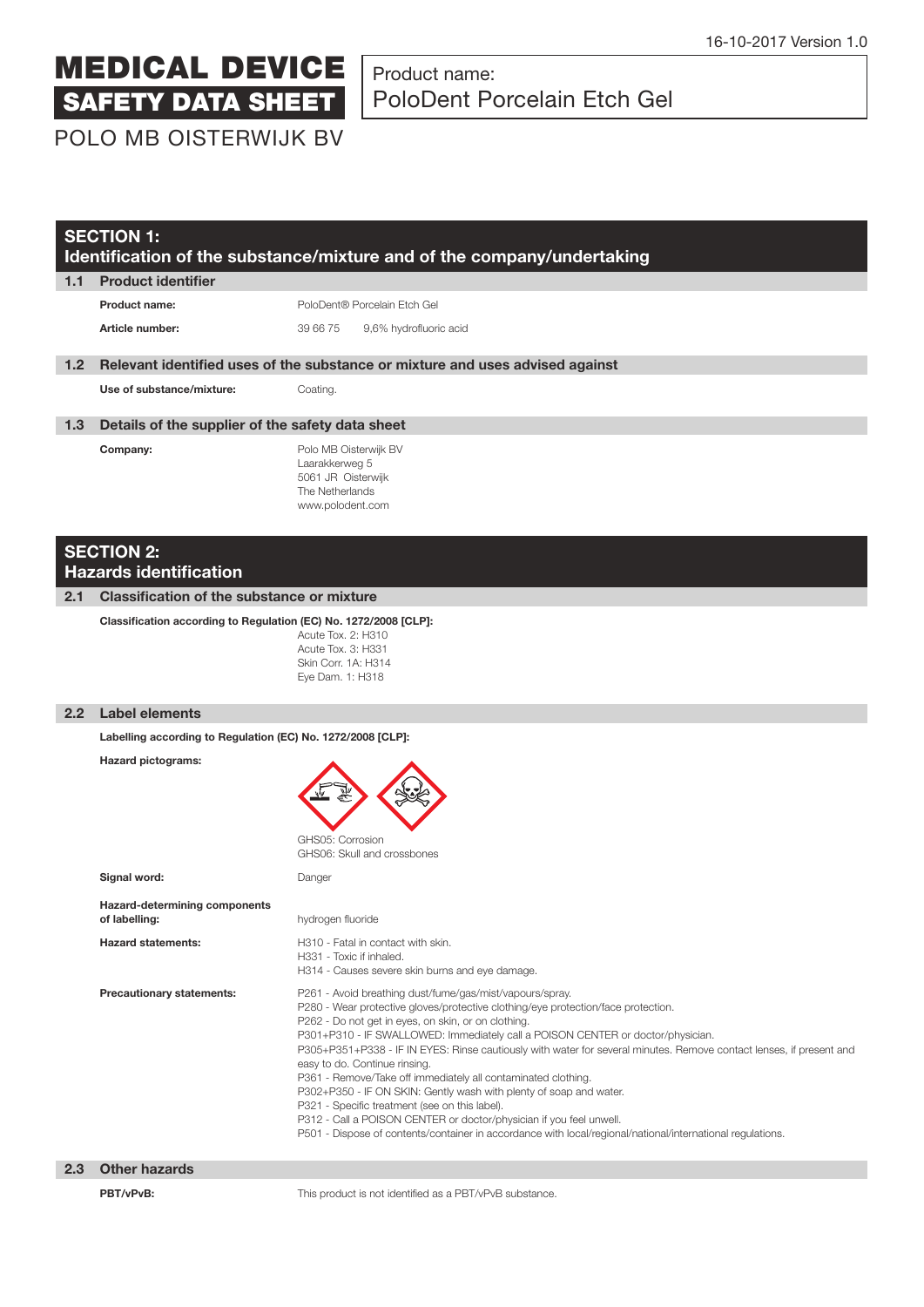### Product name: PoloDent Porcelain Etch Gel

POLO MB OISTERWIJK BV

| <b>SECTION 3:</b> |  |
|-------------------|--|
|                   |  |

### **Composition/information on ingredients**

#### **3.2 Mixtures**

**Description: Mixture of substances listed below with nonhazardous additions.** 

 **Dangerous components:**

| <b>Chemical Name</b><br>HYDROGEN FLUORIDE                                                           | <b>EINECS No.</b><br>231-634-8 | CAS No.<br>7664-39-3 | PBT / WEL<br>$\overline{a}$ | Percent<br>$2.5 - 10%$ | <b>Classification (CLP)</b><br>cute Tox. 2: H300;<br>Acute Tox. 1: H310;<br>Acute Tox. 2: H330;<br>Skin Corr. 1A: H314 |
|-----------------------------------------------------------------------------------------------------|--------------------------------|----------------------|-----------------------------|------------------------|------------------------------------------------------------------------------------------------------------------------|
| For the wording of the listed hazard phrases refer to section 16.<br><b>Additional information:</b> |                                |                      |                             |                        |                                                                                                                        |

 **SECTION 4: First aid measures 4.1 Description of first aid measures** General information: **IMMediately remove any clothing soiled by the product. Remove breathing equipment only after contaminated clothing** have been completely removed. In case of irregular breathing or respiratory arrest provide artificial respiration. **Skin contact: Rub** in Ca-gluconate solution or Ca-gluconate gel immediately. Call a doctor immediately. Immediately wash with water and soap and rinse thoroughly. **Eye contact: Rinse opened eye for several minutes under running water. Then consult a doctor. Swallowing: Constructed Example 20 and induce vomiting; call for medical help immediately.**  Drink plenty of water and provide fresh air. Call for a doctor immediately. **Inhalation:** Supply fresh air or oxygen; call for doctor. In case of unconsciousness place patient stably in side position for transportation.

#### **4.2 Most important symptoms and effects, both acute and delayed**

No further relevant information available.

#### **4.3 Indication of any immediate medical attention and special treatment needed**

No further relevant information available.

|     | <b>SECTION 5:</b><br><b>Firefighting measures</b>     |                                                                                                         |  |  |  |
|-----|-------------------------------------------------------|---------------------------------------------------------------------------------------------------------|--|--|--|
| 5.1 | <b>Extinguishing media</b>                            |                                                                                                         |  |  |  |
|     | Suitable extinguishing agents:                        | CO <sub>2</sub> , powder or water spray. Fight larger fires with water spray or alcohol resistant foam. |  |  |  |
| 5.2 | Special hazards arising from the substance or mixture |                                                                                                         |  |  |  |
|     |                                                       | No further relevant information available.                                                              |  |  |  |
| 5.3 | <b>Advice for firefighters</b>                        |                                                                                                         |  |  |  |
|     | Protective equipment:                                 | Mouth respiratory protective device.                                                                    |  |  |  |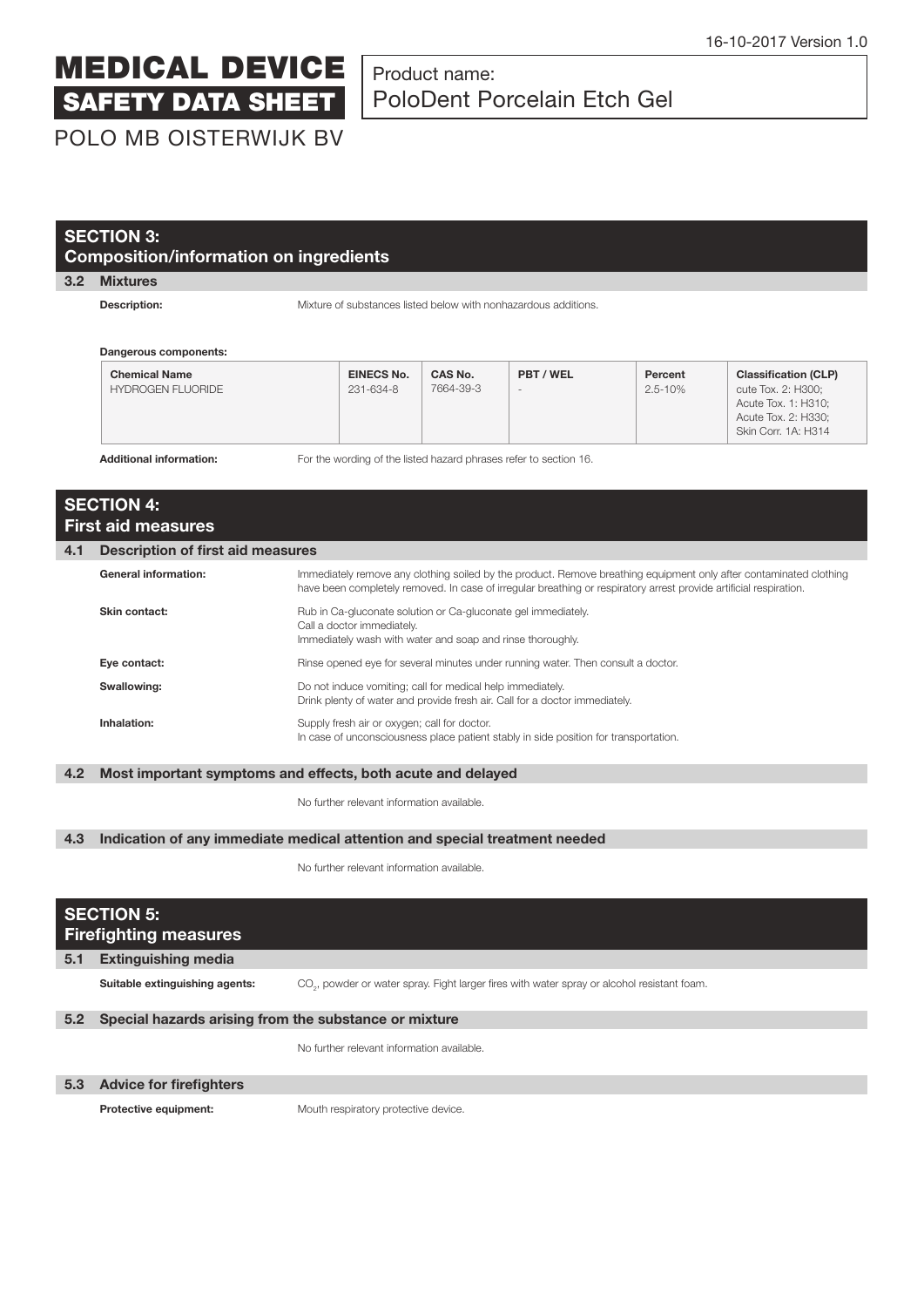### Product name: PoloDent Porcelain Etch Gel

POLO MB OISTERWIJK BV

|     | <b>SECTION 6:</b><br><b>Accidental release measures</b>      |                                                                                                                                                                                                                             |  |  |
|-----|--------------------------------------------------------------|-----------------------------------------------------------------------------------------------------------------------------------------------------------------------------------------------------------------------------|--|--|
| 6.1 |                                                              | Personal precautions, protective equipment and emergency procedures                                                                                                                                                         |  |  |
|     |                                                              | Wear protective equipment. Keep unprotected persons away.                                                                                                                                                                   |  |  |
| 6.2 | <b>Environmental precautions</b>                             |                                                                                                                                                                                                                             |  |  |
|     | <b>Environmental precautions:</b>                            | Dilute with plenty of water.<br>Do not allow to enter sewers/surface or ground water.                                                                                                                                       |  |  |
| 6.3 | Methods and material for containment and cleaning up         |                                                                                                                                                                                                                             |  |  |
|     |                                                              | Absorb with liquid-binding material (sand, diatomite, acid binders, universal binders, sawdust).<br>Use neutralising agent.<br>Dispose contaminated material as waste according to item 13.<br>Ensure adequate ventilation. |  |  |
| 6.4 | <b>Reference to other sections</b>                           |                                                                                                                                                                                                                             |  |  |
|     | <b>Reference to other sections:</b>                          | See Section 7 for information on safe handling.<br>See Section 8 for information on personal protection equipment.<br>See Section 13 for disposal information.                                                              |  |  |
|     | <b>SECTION 7:</b><br><b>Handling and storage</b>             |                                                                                                                                                                                                                             |  |  |
| 7.1 | <b>Precautions for safe handling</b>                         |                                                                                                                                                                                                                             |  |  |
|     |                                                              | Ensure good ventilation/exhaustion at the workplace. Open and handle receptacle with care.                                                                                                                                  |  |  |
|     | Information about fire -<br>and explosion protection:        | Keep respiratory protective device available.                                                                                                                                                                               |  |  |
| 7.2 |                                                              | Conditions for safe storage, including any incompatibilities                                                                                                                                                                |  |  |
|     | Requirements to be met by<br>storerooms and receptacles:     | No special requirements.                                                                                                                                                                                                    |  |  |
|     | Information about storage in one<br>common storage facility: | Not required.                                                                                                                                                                                                               |  |  |
|     | <b>Further information about</b><br>storage conditions:      | Keep container tightly sealed.                                                                                                                                                                                              |  |  |
| 7.3 | Specific end use(s)                                          |                                                                                                                                                                                                                             |  |  |
|     | Specific end use(s):                                         | No further relevant information available.                                                                                                                                                                                  |  |  |

### **SECTION 8: Exposure controls / personal protection**

#### **8.1 Control parameters**

 **Ingredients with limit values that require monitoring at the workplace:**

| <b>Chemical Name</b>     | 8 hour TWA                      | 15 min STEL                |  |
|--------------------------|---------------------------------|----------------------------|--|
| <b>HYDROGEN FLUORIDE</b> | 1.5 mg/m <sup>3</sup> , 1.8 ppm | $2 \text{ mg/m}^3$ , 3 ppm |  |

**Additional information:** The lists valid during the making were used as basis.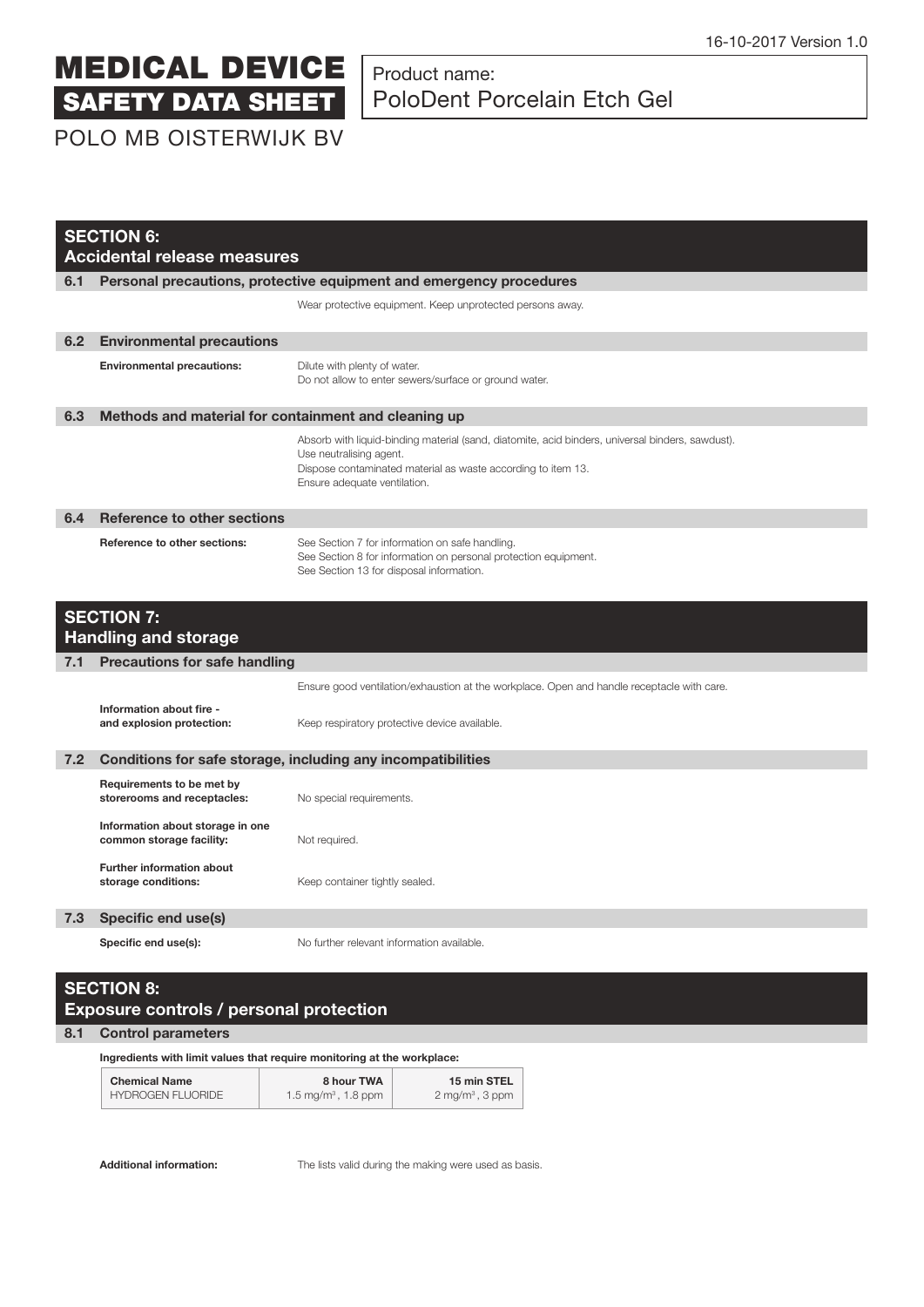### Product name: PoloDent Porcelain Etch Gel

POLO MB OISTERWIJK BV

|     | <b>SECTION 8 (continued):</b>                |                                                                                                                                                                                                                                                                                                                                                                                                                                                                                                                                                                                                                                                                                                                                                                                                                                                                                                                      |  |  |  |
|-----|----------------------------------------------|----------------------------------------------------------------------------------------------------------------------------------------------------------------------------------------------------------------------------------------------------------------------------------------------------------------------------------------------------------------------------------------------------------------------------------------------------------------------------------------------------------------------------------------------------------------------------------------------------------------------------------------------------------------------------------------------------------------------------------------------------------------------------------------------------------------------------------------------------------------------------------------------------------------------|--|--|--|
|     | Exposure controls / personal prote           |                                                                                                                                                                                                                                                                                                                                                                                                                                                                                                                                                                                                                                                                                                                                                                                                                                                                                                                      |  |  |  |
| 8.2 | <b>Exposure controls</b>                     |                                                                                                                                                                                                                                                                                                                                                                                                                                                                                                                                                                                                                                                                                                                                                                                                                                                                                                                      |  |  |  |
|     | General protective and<br>hygienic measures: | Keep away from foodstuffs, beverages and feed. Immediately remove all soiled and contaminated clothing.<br>Wash hands before breaks and at the end of work. Store protective clothing separately. Avoid contact with the eyes and skin.                                                                                                                                                                                                                                                                                                                                                                                                                                                                                                                                                                                                                                                                              |  |  |  |
|     | <b>Respiratory protection:</b>               | Use suitable respiratory protective device in case of insufficient ventilation.                                                                                                                                                                                                                                                                                                                                                                                                                                                                                                                                                                                                                                                                                                                                                                                                                                      |  |  |  |
|     | Hand protection:                             | Protective gloves. The glove material has to be impermeable and resistant to the product/ the substance/ the preparation.<br>Selection of the glove material on consideration of the penetration times, rates of diffusion and the degradation.<br>Material of gloves: The selection of the suitable gloves does not only depend on the material, but also on further marks of<br>quality and varies from manufacturer to manufacturer. As the product is a preparation of several substances, the<br>resistance of the glove material can not be calculated in advance and has therefore to be checked prior to the application.<br>Penetration time of glove material: The exact break through time has to be found out by the manufacturer of the protective<br>gloves and has to be observed.<br>As protection from splashes gloves made of the following materials are suitable:<br>Fluorocarbon rubber (Viton) |  |  |  |
|     | Eye protection:                              | Safety glasses. Tightly sealed goggles.                                                                                                                                                                                                                                                                                                                                                                                                                                                                                                                                                                                                                                                                                                                                                                                                                                                                              |  |  |  |

### **SECTION 9: Physical and chemical properties**

#### **9.1 Information on basic physical and chemical properties**

| Form:                                                                                     | Fluid. Highly viscous.                        |
|-------------------------------------------------------------------------------------------|-----------------------------------------------|
| Colour:                                                                                   | Red                                           |
| Odour:                                                                                    | Characteristic                                |
| pH (at 20°C):                                                                             | < 0.5                                         |
| <b>Melting point/Melting range:</b>                                                       | $0^{\circ}$ C                                 |
| <b>Boiling point/Boiling range:</b>                                                       | $>34^{\circ}$ C                               |
| Flash point (°C):                                                                         | Not applicable.                               |
| Self-igniting:                                                                            | Product is not selfigniting.                  |
| Danger of explosion:                                                                      | Product does not present an explosion hazard. |
| Vapour pressure (at 20°C):                                                                | 23 hPa                                        |
| Density (at 20°C):                                                                        | 1 g/cm <sup>3</sup>                           |
| Solubility in / Miscibility with water:                                                   | Fully miscible.                               |
| <b>Solvent content:</b><br>- Organic solvents<br>- Water<br>- VOC (EC)<br>Solids content: | $0.0\%$<br>>90%<br>0%<br>$< 2\%$              |
|                                                                                           |                                               |

#### **9.2 Other information**

**Other information:** No further relevant information available.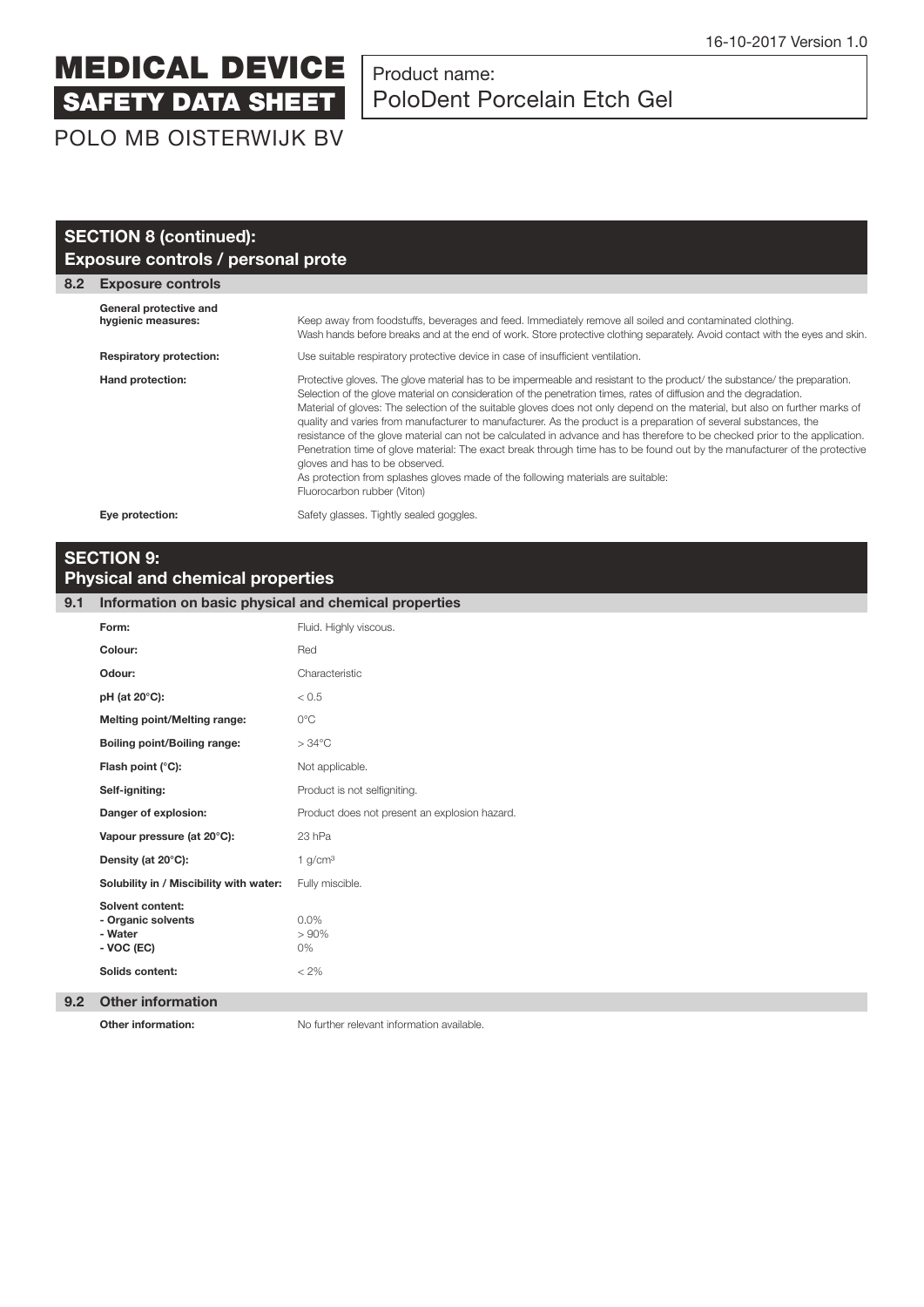# Product name: PoloDent Porcelain Etch Gel

|                                                 | <b>SECTION 10:</b><br><b>Stability and reactivity</b>  |            |                                                                                                         |                                                                                                                                                                                                                       |  |
|-------------------------------------------------|--------------------------------------------------------|------------|---------------------------------------------------------------------------------------------------------|-----------------------------------------------------------------------------------------------------------------------------------------------------------------------------------------------------------------------|--|
|                                                 | 10.1 Reactivity                                        |            |                                                                                                         |                                                                                                                                                                                                                       |  |
|                                                 | <b>Reactivity:</b>                                     |            |                                                                                                         | No further relevant information available.                                                                                                                                                                            |  |
|                                                 | 10.2 Chemical stability                                |            |                                                                                                         |                                                                                                                                                                                                                       |  |
|                                                 | Thermal decomposition /<br>conditions to be avoided:   |            |                                                                                                         | No decomposition if used according to specifications.                                                                                                                                                                 |  |
|                                                 | 10.3 Possibility of hazardous reactions                |            |                                                                                                         |                                                                                                                                                                                                                       |  |
|                                                 | <b>Hazardous reactions:</b>                            |            |                                                                                                         | Attacks materials containing glass and silicate.                                                                                                                                                                      |  |
|                                                 | 10.4 Conditions to avoid                               |            |                                                                                                         |                                                                                                                                                                                                                       |  |
|                                                 | <b>Conditions to avoid:</b>                            |            |                                                                                                         | No further relevant information available.                                                                                                                                                                            |  |
|                                                 | 10.5 Incompatible materials                            |            |                                                                                                         |                                                                                                                                                                                                                       |  |
|                                                 | <b>Materials to avoid:</b>                             |            |                                                                                                         | No further relevant information available.                                                                                                                                                                            |  |
|                                                 | 10.6 Hazardous decomposition products                  |            |                                                                                                         |                                                                                                                                                                                                                       |  |
|                                                 | Haz. decomp. products:                                 |            |                                                                                                         | Hydrogen fluoride.                                                                                                                                                                                                    |  |
|                                                 | <b>SECTION 11:</b><br><b>Toxicological information</b> |            |                                                                                                         |                                                                                                                                                                                                                       |  |
|                                                 | 11.1 Information on toxicological effects              |            |                                                                                                         |                                                                                                                                                                                                                       |  |
|                                                 | Acute toxicity:                                        |            |                                                                                                         |                                                                                                                                                                                                                       |  |
|                                                 | <b>HYDROGEN FLUORIDE</b>                               |            |                                                                                                         |                                                                                                                                                                                                                       |  |
|                                                 | Oral                                                   | <b>RAT</b> | LD50                                                                                                    | 1276 mg/kg                                                                                                                                                                                                            |  |
| Skin contact:<br>Eye contact:<br>Sensitisation: |                                                        |            | Caustic effect on skin and mucous membranes.<br>Strong caustic effect.<br>No sensitizing effects known. |                                                                                                                                                                                                                       |  |
|                                                 | Additional toxicological information:                  |            |                                                                                                         | The product shows the following dangers according to the calculation method of the General EU Classification Guidelines<br>for Preparations as issued in the latest version:<br><b>Toxic</b><br>Corrosive<br>Irritant |  |
|                                                 |                                                        |            |                                                                                                         | Swallowing will lead to a strong caustic effect on mouth and throat and to the danger of perforation of esophagus and                                                                                                 |  |

stomach.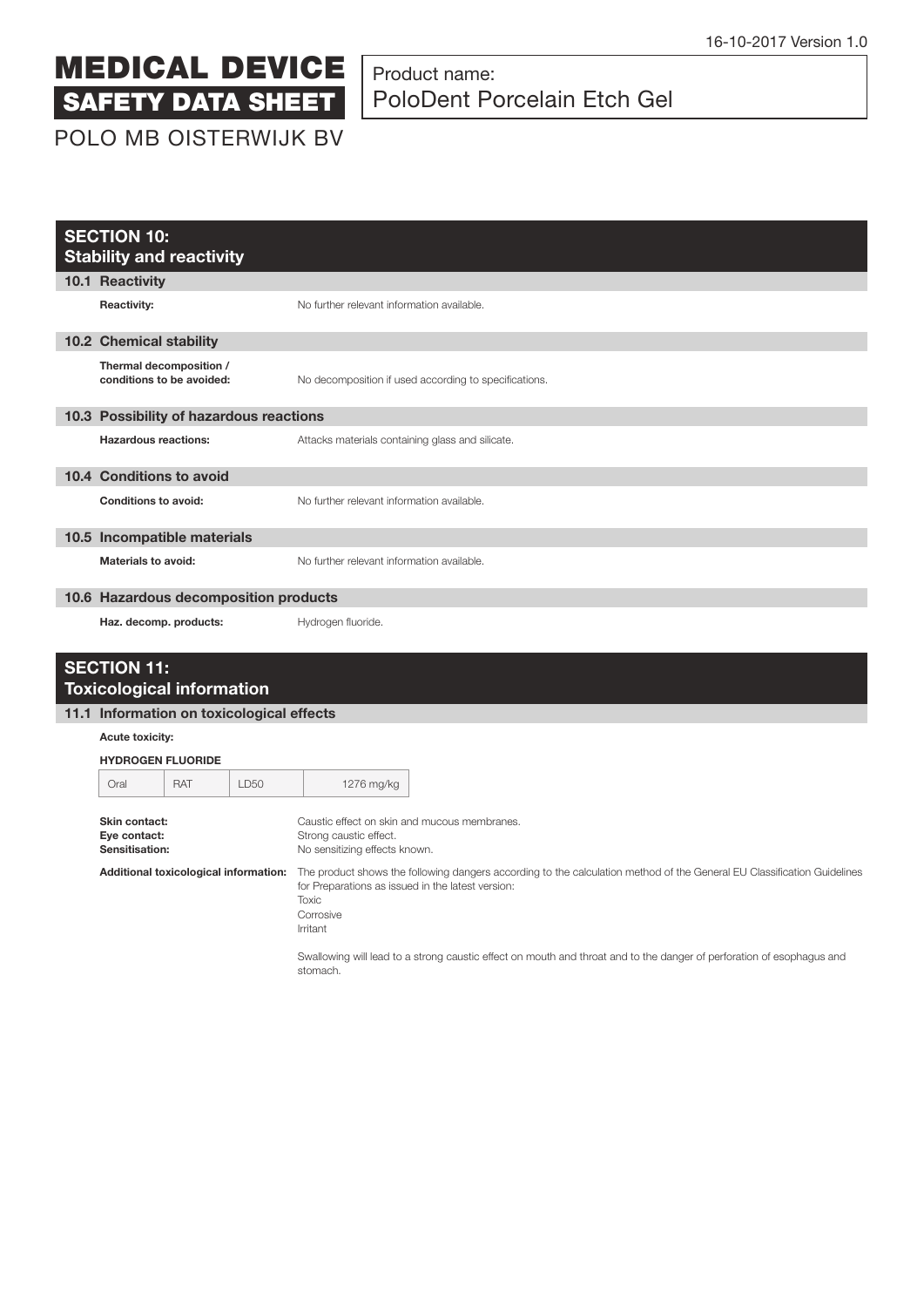# Product name: PoloDent Porcelain Etch Gel

| POLO MB OISTERWIJK BV |  |  |  |  |  |  |
|-----------------------|--|--|--|--|--|--|
|-----------------------|--|--|--|--|--|--|

| <b>SECTION 12:</b><br><b>Ecological information</b>         |                                                                                                                                                                                                                                                                                                                                                                                                                                                                                                                                                                                  |  |  |  |
|-------------------------------------------------------------|----------------------------------------------------------------------------------------------------------------------------------------------------------------------------------------------------------------------------------------------------------------------------------------------------------------------------------------------------------------------------------------------------------------------------------------------------------------------------------------------------------------------------------------------------------------------------------|--|--|--|
| 12.1 Toxicity                                               |                                                                                                                                                                                                                                                                                                                                                                                                                                                                                                                                                                                  |  |  |  |
| <b>Aquatic toxicity:</b>                                    | No further relevant information available.                                                                                                                                                                                                                                                                                                                                                                                                                                                                                                                                       |  |  |  |
| 12.2 Persistence and degradability                          |                                                                                                                                                                                                                                                                                                                                                                                                                                                                                                                                                                                  |  |  |  |
| Persistence and degradability:                              | No further relevant information available.                                                                                                                                                                                                                                                                                                                                                                                                                                                                                                                                       |  |  |  |
| 12.3 Bioaccumulative potential                              |                                                                                                                                                                                                                                                                                                                                                                                                                                                                                                                                                                                  |  |  |  |
| <b>Bioaccumulative potential:</b>                           | No further relevant information available.                                                                                                                                                                                                                                                                                                                                                                                                                                                                                                                                       |  |  |  |
| 12.4 Mobility in soil                                       |                                                                                                                                                                                                                                                                                                                                                                                                                                                                                                                                                                                  |  |  |  |
| <b>Mobility:</b>                                            | No further relevant information available                                                                                                                                                                                                                                                                                                                                                                                                                                                                                                                                        |  |  |  |
| Additional ecological information:<br><b>General notes:</b> | Water hazard class 2 (German Regulation) (Self-assessment): hazardous for water. Do not allow product to reach<br>ground water, water course or sewage system. Must not reach sewage water or drainage ditch undiluted or unneutralised.<br>Rinse off of bigger amounts into drains or the aquatic environment may lead to decreased pH-values.<br>A low pH-value harms aquatic organisms. In the dilution of the use-level the pH-value is considerably increased, so that<br>after the use of the product the aqueous waste, emptied into drains, is only low water-dangerous. |  |  |  |
| 12.5 Results of PBT and vPvB assessment                     |                                                                                                                                                                                                                                                                                                                                                                                                                                                                                                                                                                                  |  |  |  |
| <b>PBT</b> identification:                                  | This product is not identified as a PBT/vPvB substance.                                                                                                                                                                                                                                                                                                                                                                                                                                                                                                                          |  |  |  |
| 12.6 Other adverse effects                                  |                                                                                                                                                                                                                                                                                                                                                                                                                                                                                                                                                                                  |  |  |  |
| Other adverse effects:                                      | No further relevant information available.                                                                                                                                                                                                                                                                                                                                                                                                                                                                                                                                       |  |  |  |
| <b>SECTION 13:</b><br><b>Disposal considerations</b>        |                                                                                                                                                                                                                                                                                                                                                                                                                                                                                                                                                                                  |  |  |  |
| 13.1 Waste treatment methods                                |                                                                                                                                                                                                                                                                                                                                                                                                                                                                                                                                                                                  |  |  |  |
| <b>Recommendation:</b><br>European waste catalogue:         | Must not be disposed together with household garbage. Do not allow product to reach sewage system.                                                                                                                                                                                                                                                                                                                                                                                                                                                                               |  |  |  |

| 00 00 | WASTES FROM INORGANIC CHEMICAL PROCESSES                                 |
|-------|--------------------------------------------------------------------------|
| 01 00 | wastes from the manufacture, formulation, supply and use (MFSU) of acids |
| 01 03 | hydrofluoric acid                                                        |

**Uncleaned packaging:** Recommendation: Disposal must be made according to official regulations.

**Recommended cleansing agents:** Water, if necessary together with cleansing agents.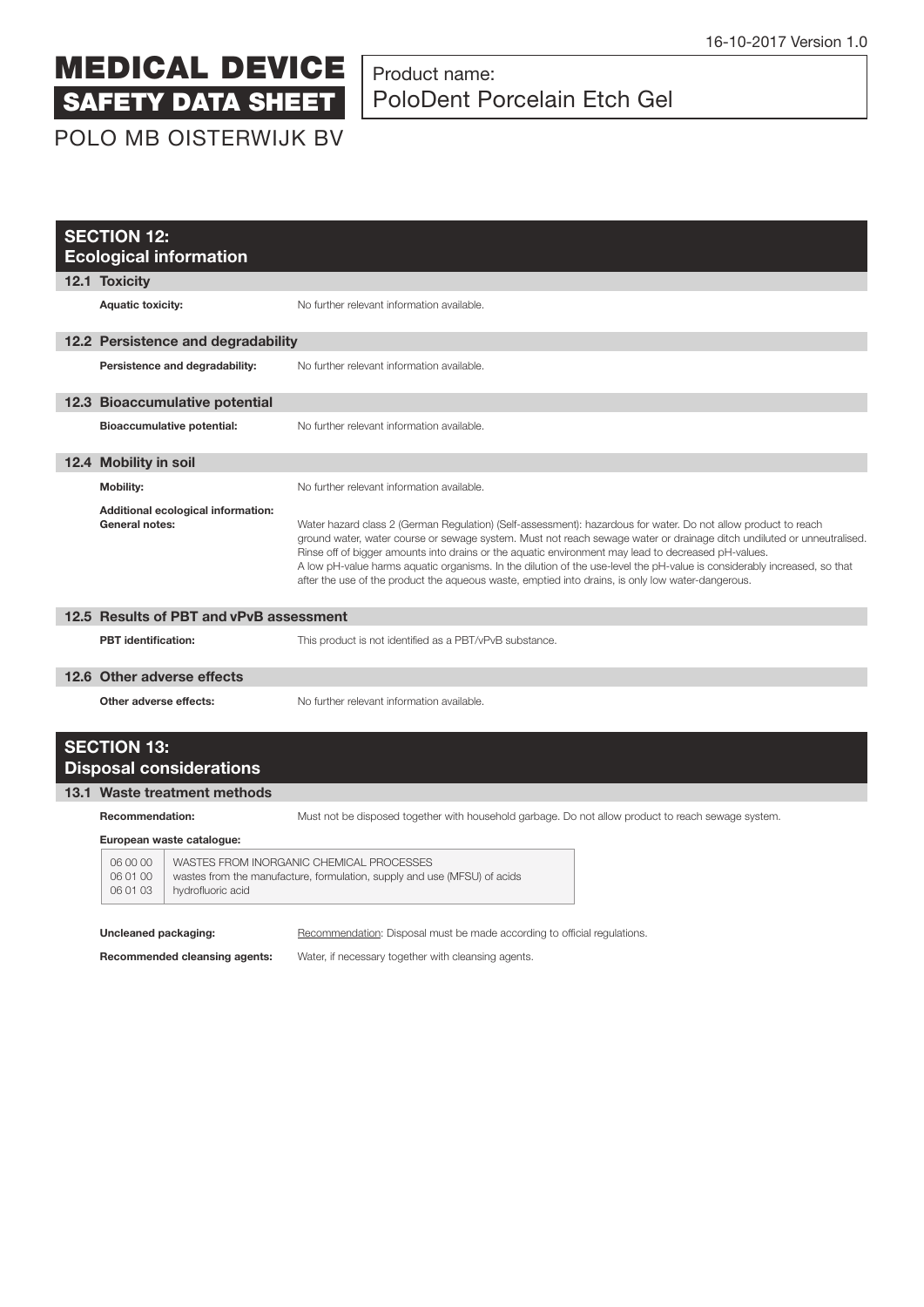

### Product name: PoloDent Porcelain Etch Gel

POLO MB OISTERWIJK BV

| <b>SECTION 14:</b><br><b>Transport information</b> |                                                                                                                          |                                                                                                     |  |
|----------------------------------------------------|--------------------------------------------------------------------------------------------------------------------------|-----------------------------------------------------------------------------------------------------|--|
|                                                    | 14.1 UN number                                                                                                           |                                                                                                     |  |
|                                                    | ADR, IMDG, IATA:                                                                                                         | <b>UN1790</b>                                                                                       |  |
|                                                    | 14.2 UN proper shipping name                                                                                             |                                                                                                     |  |
|                                                    | ADR:                                                                                                                     | 1790 HYDROFLUORIC ACID                                                                              |  |
|                                                    | IMDG:                                                                                                                    | <b>HYDROFLUORIC ACID</b>                                                                            |  |
|                                                    | IATA:                                                                                                                    | <b>HYDROFLUORIC ACID</b>                                                                            |  |
|                                                    | 14.3 Transport hazard class(es)                                                                                          |                                                                                                     |  |
|                                                    | ADR, IMDG, IATA:<br>- Class:<br>- Label:                                                                                 | 8 Corrosive substances.<br>$8 + 6.1$                                                                |  |
|                                                    | 14.4 Packing group                                                                                                       |                                                                                                     |  |
|                                                    | ADR, IMDG, IATA:                                                                                                         | $\lvert \rvert$                                                                                     |  |
|                                                    | <b>14.5 Environmental hazards</b>                                                                                        |                                                                                                     |  |
|                                                    | Marine pollutant:                                                                                                        | No                                                                                                  |  |
|                                                    | 14.6 Special precautions for user                                                                                        |                                                                                                     |  |
|                                                    |                                                                                                                          | Warning: Corrosive substances.                                                                      |  |
|                                                    | Danger code (Kemler):                                                                                                    | 86                                                                                                  |  |
|                                                    | <b>EMS Number:</b>                                                                                                       | $F-A, S-B$                                                                                          |  |
|                                                    |                                                                                                                          | 14.7 Transport in bulk according to Annex II of Marpol and the IBC Code                             |  |
|                                                    |                                                                                                                          | Not applicable.                                                                                     |  |
|                                                    | Transport/Additional information:                                                                                        |                                                                                                     |  |
|                                                    | ADR:<br>- Excepted quantities (EQ):<br>- Limited quantities (LQ):<br>- Transport category:<br>- Tunnel restriction code: | E <sub>2</sub><br>1L<br>$\overline{c}$<br>E                                                         |  |
|                                                    | <b>UN "Model Regulation":</b>                                                                                            | UN1790, HYDROFLUORIC ACID, 8 (6.1), II                                                              |  |
|                                                    | <b>SECTION 15:</b><br><b>Regulatory information</b>                                                                      | 15.1 Safety, health and environmental regulations/legislation specific for the substance or mixture |  |
|                                                    |                                                                                                                          |                                                                                                     |  |

**Labelling according to** 

The product is classified and labelled according to the CLP regulation.

#### **15.2 Chemical safety assessment**

 **Chemical safety assessment:** A chemical safety assessment has not been carried out for the substance or the mixture by the supplier.